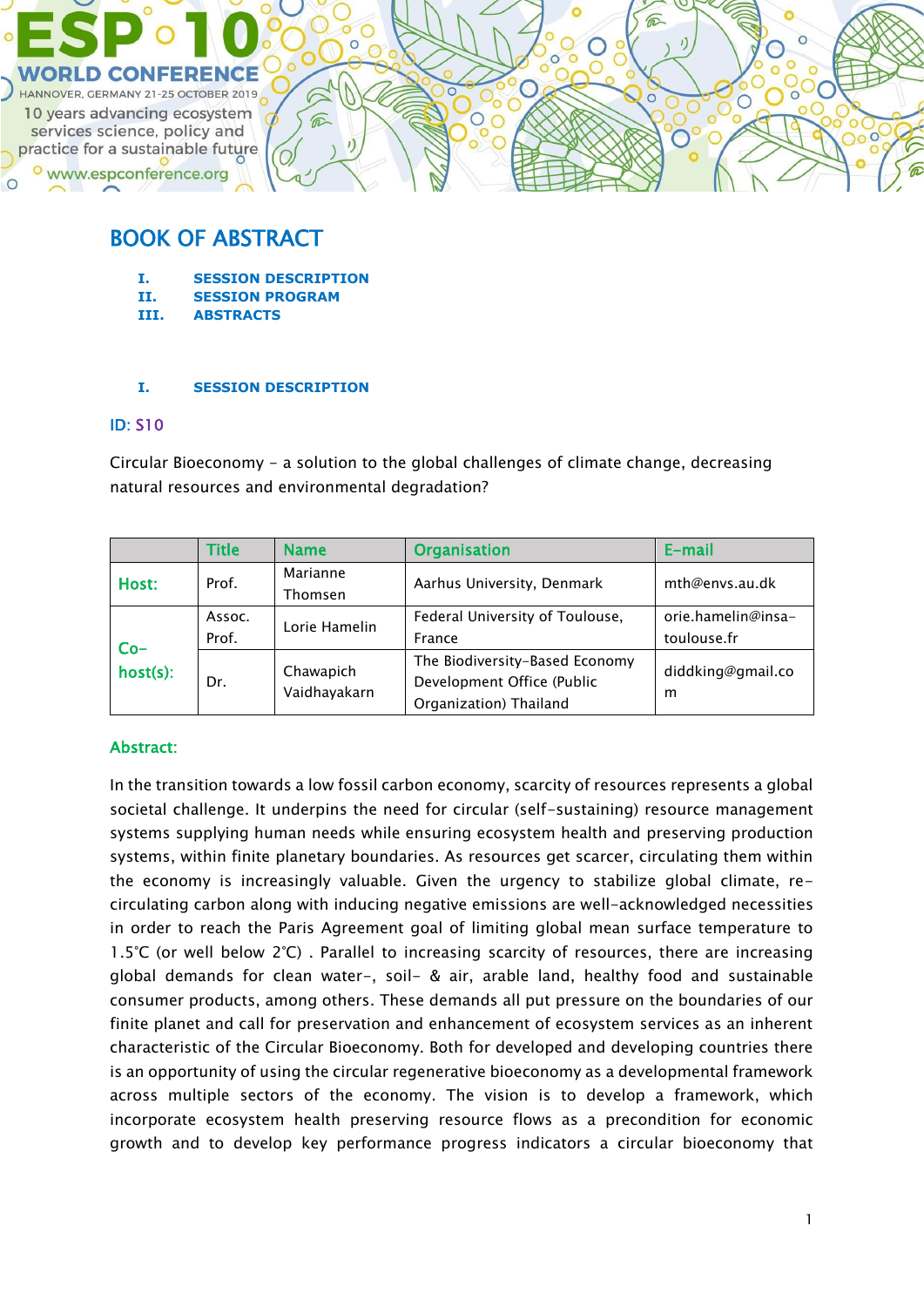

contribution to social, environmental and economic sustainability development and ensure prosperity from local to global scale.

## Goals and objectives of the session:

To answer the following questions:

1. In light of the Sustainable Development Goals, what should be the key parameters characterizing the performance of circular regenerative bioeconomic value chains?

2. How do we measure key performance parameters of existing production and consumption systems and their transition into climate neutral systems self-supplying production systems? 3. How do we measure the capacity of manmade systems to interact with nature in a way to restore/sustain heathy ecosystems and services; e.g. the provision of resources in a circular bioeconomy?

4. How do we ensure that the various forms of emerging use of primary and secondary biomass resources are restorative by design?

## Planned output / Deliverables:

1. Propose key performance progress indicators in a circular bioeconomy

2. Develop a framework for how to measure ecosystem service preservation from circular resource flows in a circular regenerative bioeconomy

Session contributions for the open Journal Sustainability, Special issue "Ecosystem services in a bio- and circular economy"

https://www.mdpi.com/journal/sustainability/special\_issues/Ecosystem\_Services\_Circular\_E conomy

## Related to ESP Working Group/National Network:

[Sectoral Working Group: SWG 10](https://www.es-partnership.org/swg-10-es-in-the-circular-bio-economy/) – ES in the circular (bio-)economy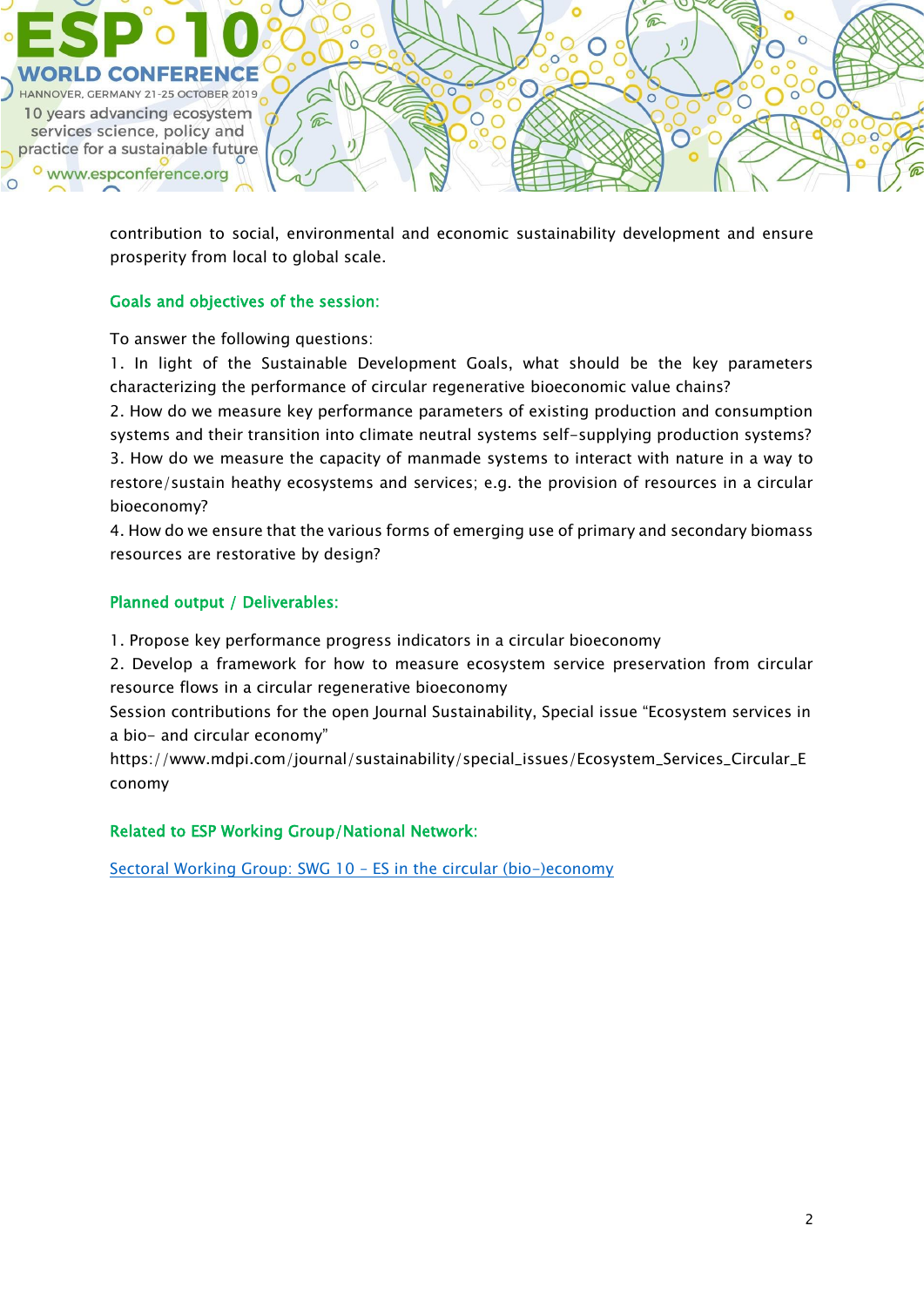

#### **II. SESSION PROGRAM**

Date of session: Thursday, 24 October 2019 Time of session: 10:30 – 12:00

## Timetable speakers

| <b>Time</b>           | <b>First name</b>   | <b>Surname</b> | <b>Organization</b>                                                                                                                                                              | <b>Title of presentation</b>                                                                                                                                                   |
|-----------------------|---------------------|----------------|----------------------------------------------------------------------------------------------------------------------------------------------------------------------------------|--------------------------------------------------------------------------------------------------------------------------------------------------------------------------------|
| $10:30 - 10:40$       | Adriana<br>Machiori | Silva          | Wuppertal Institute for<br>Climate, Environment and<br>Energy, Wuppertal,<br>Germany Alexander von<br>Humboldt International<br><b>Climate Protection</b><br>Fellowship, Germany | Applying circular economy<br>principles in forest landscape<br>restoration (FLR) to design out<br>deforestation in Brazilian<br><b>Biomes</b>                                  |
| 10:40-10:50 Dominika  |                     | Teigiserova    | Aarhus University,<br>Denmark                                                                                                                                                    | Building strong sustainability<br>and transparency within<br>circular bioeconomy of food<br>waste                                                                              |
| 10:50-11:00 Marianne  |                     | Thomsen        | Aarhus University,<br>Department of<br>Environmental Science,<br>Denmark                                                                                                         | Biowaste-derived fertilizers -<br>are they improving soil<br>ecosystem health and services<br>?                                                                                |
| 11:00-11:10 Chawapich |                     |                | Biodiversity-based<br>Vaidhayakarn Development Office (Public<br>Organization) Thailand                                                                                          | Ecosystem Services in the<br>Forest-based circular<br>Bioeconomy development: A<br>transformational change from<br>conservation-based approach<br>to green economy in Thailand |
| 11:10-11:20 Steffen   |                     | Walk           | Institute of Wastewater<br>Management and Water<br>Protection, Bioresource<br>Management Group,<br>Hamburg University of<br>Technology (TUHH),<br>Hamburg, Germany               | Improving the quality and<br>quantity of source-separated<br>kitchen waste in areas of<br>different socio-economic<br>characteristics: A case study<br>from Lübeck, Germany    |
| 11:20-11:30 Pooja     |                     | Yadav          | Post doctoral researcher,<br>Sweden                                                                                                                                              | Assessment of Environmental<br>Impact of Power Production<br>from Biomass-Based<br><b>Industrial Waste</b>                                                                     |
| 11:30-12:00           |                     |                | <b>DISCUSSION</b>                                                                                                                                                                |                                                                                                                                                                                |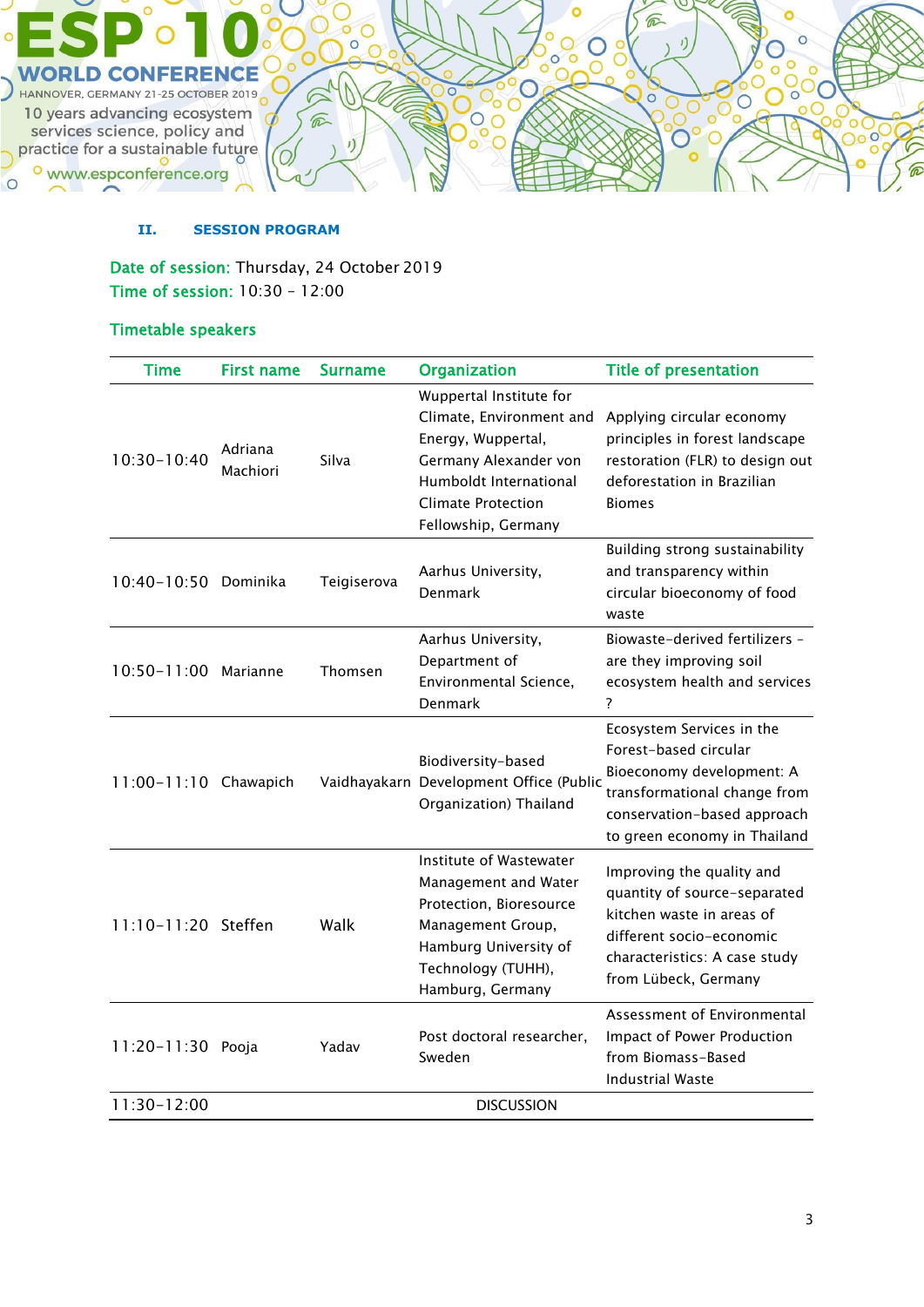

#### **III. ABSTRACTS**

*The abstracts appear in alphabetic order based on the last name of the first author. The first author is the presenting author unless indicated otherwise.*

#### 1. Type of submission: **Abstract**

S. Sectoral Working Group sessions: S10 Circular Bioeconomy - a solution to the global challenges of climate change, decreasing natural resources and environmental degradation?

# Applying circular economy principles in forest landscape restoration (FLR) to design out deforestation in Brazilian Biomes

#### First author: Adriana Marchiori Silva

Affiliation: Wuppertal Institute for Climate, Environment and Energy, Wuppertal, Germany Alexander von Humboldt International Climate Protection Fellowship, Germany Contact: marchiori.silva@gmail.com

In 2018, 12 million hectares of tropical forests disappeared worldwide [1]. Until 20 years ago, the Amazon Rainforest performed a important environmental service of retaining CO2. Nowadays the forest can be considered carbon neutral [2], with a high probability to turn into a degraded savannah if the deforestation rate exceeds 25% (current rate is about 17%) [3]. Brazil is the deforestation leader, mainly due to the deforestation-linked commodities, which are also affecting other biomes. On the other hand, there are massive land restoration opportunities, which are at the heart of natural based solutions to boost cost-effective CO2 mitigation through 2030. This research is to propose a novel approach to forest restoration economy, a vision underpinned by circular economy principles, to halt deforestation in all Brazilian biomes. In order to offer a disruptive alternative to the historical pathways and the deforestation vicious cycle that Brazil is locked in, the study suggests an integrative framework to move from a linear model for ecosystem degradation to a circular model for ecosystems restoration, enabling a long-term value creation through inclusive bioeconomy applied to ecosystem services, including local communities in the solution design. The research focus are the upstream activities, to bringing the links in the value chain closer together in order to achieve an effective upward and downward traceability. Additionally, a deep dive analysis of the effectiveness and mitigation potential of the promised restoration at a country level and companies deforestation pledges have significance for the main output of the study: a roadmap for private and public sector to promote value chain collaborations, contributing to the post-2020 progress of those commitments. These findings highlights that circularity can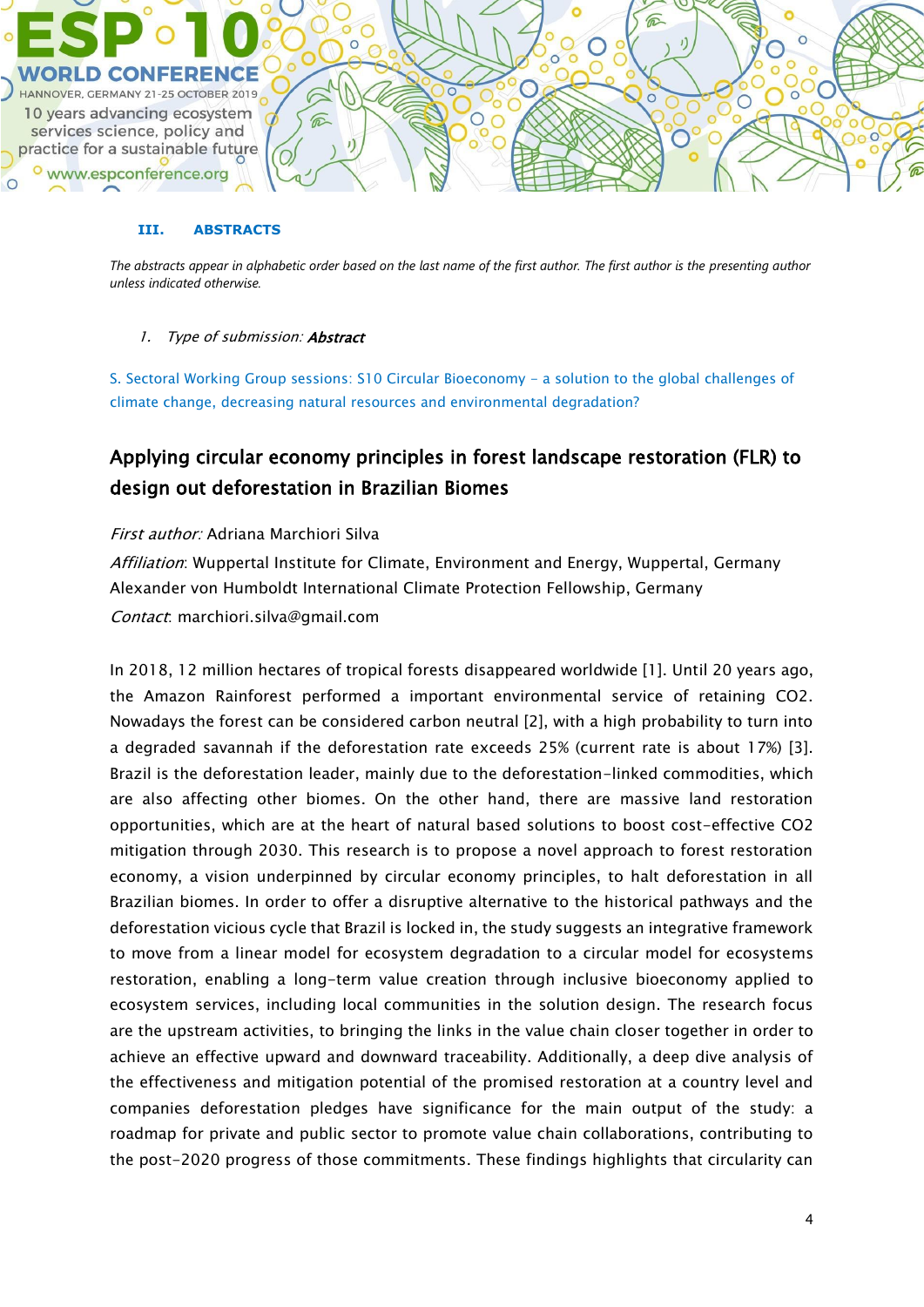

be an adaptation and a governance tool to secure the resilient of forests and its environmental services as well to address deforestation-free commodity supply chains, thriving communities.

Keywords: Circular economy, inclusive bioeconomy, deforestation, restoration, nature based solutions

#### 2. Type of submission: **Abstract**

S. Sectoral Working Group sessions: S10 Circular Bioeconomy - a solution to the global challenges of climate change, decreasing natural resources and environmental degradation?

## Building strong sustainability and transparency within circular bioeconomy of food waste

First author: Dominika Teigiserova Other author(s): Marianne Thomsen Affiliation: Aarhus University, Denmark Contact: d.tgsrv@gmail.com

There is a strong need to harmonize food waste (FW) definitions, terms and food waste hierarchy in order to properly quantify and adopt valorization of this resource into the circular economy (CE). It is especially crucial for the coherent formation of regulatory instruments and tracking the progress of national and international goals (such as SDG 12.3) towards FW reduction. We have clarified the terminology towards more transparent understanding, such as terms "surplus food" which is important for social aspect, health and safety reason, term "loss" that we propose to be omitted, "food waste" classification, as well as "recovery" and "recycling" of FW. Inedibility and edibility are highlighted as a key factor in FW valorization. We propose to distinguish FW into five categories: i) avoidable - edible ii) unavoidable- naturally inedible (pits) iii) unavoidable- industrial residue iv) partly unavoidable- becomes inedible due to natural causes (weather) v) partly unavoidable- becomes inedible due to ineffective management. While avoidable FW can be prevented, unavoidable should be used as a secondary resource for CE without the risk of the rebound effect. We suggest an updated framework for closing the loop with FW, including industrial examples.

We further address strong sustainability, which sees the preservation of the critical natural capital (CNC) as an important part of human well-being as opposed to weak sustainability,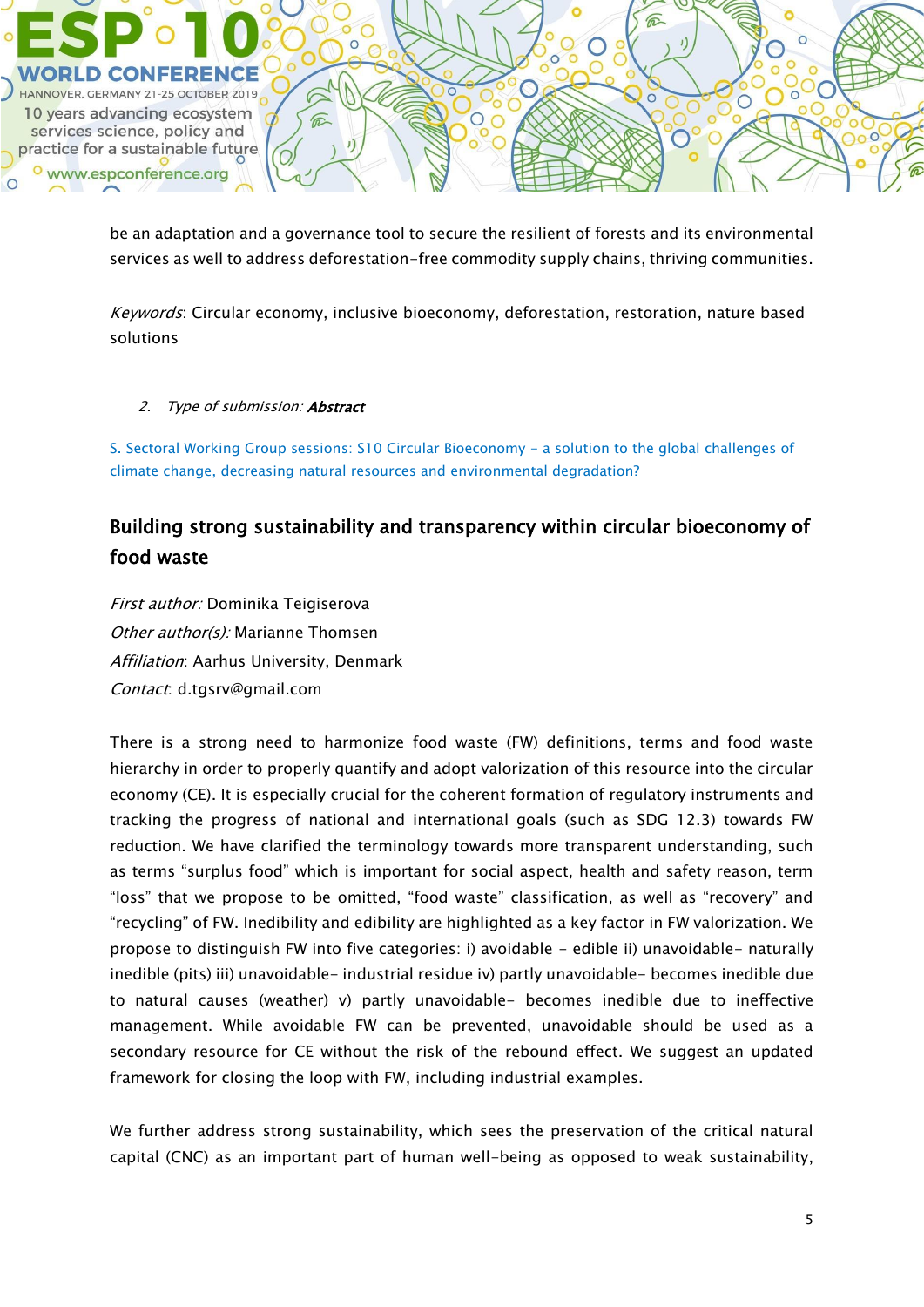

which perceives natural and manufactured capital as substitutable. CNC is a complex set of services provided by nature that cannot be directly substituted by human capital, including food systems. Our efforts should focus on maximizing food waste as a resource, including "getting" the most from the unavoidable waste fraction.

We include several examples of businesses in Denmark using FW fraction as a driver, which highlight that including ecosystem services could be beneficial for business expansion and industrial ecology formation and local production.

Keywords: food waste, circular bioeconomy, strong sustainability, industrial ecology, transparency

## 3. Type of submission: **Abstract**

S. Sectoral Working Group sessions: S10 Circular Bioeconomy - a solution to the global challenges of climate change, decreasing natural resources and environmental degradation?

## Biowaste-derived fertilizers – are they improving soil ecosystem health and services ?

First author: Marianne Thomsen Other author(s): Elisavet Angouria-Tsorochidou, Michele Marini, Manfred Klingmair, Dario Caro

Affiliation: Aarhus University, Department of Environmental Science, Denmark Contact: mth@envs.au.dk

Biowaste-derived fertilizers represents a solution to mitigate scarcity of phosphorous, which is a key resource for all biological life on earth. Resource scarcity underpins the need for using biowaste as a secondary resource in the transition into circular nutrient management and technology systems.

Capturing and reusing nutrients, such as phosphorous, contained in secondary bioresources (manure, organic household waste, sludge, and macroalgae biomass) for combined energy and natural fertilizer production have the potential of inducing negative emissions, obtained through soil organic carbon sequestration as an instrument to mitigate global climate change at the local level. Producing high quality fertilizers that preserves and enhances soil ecosystem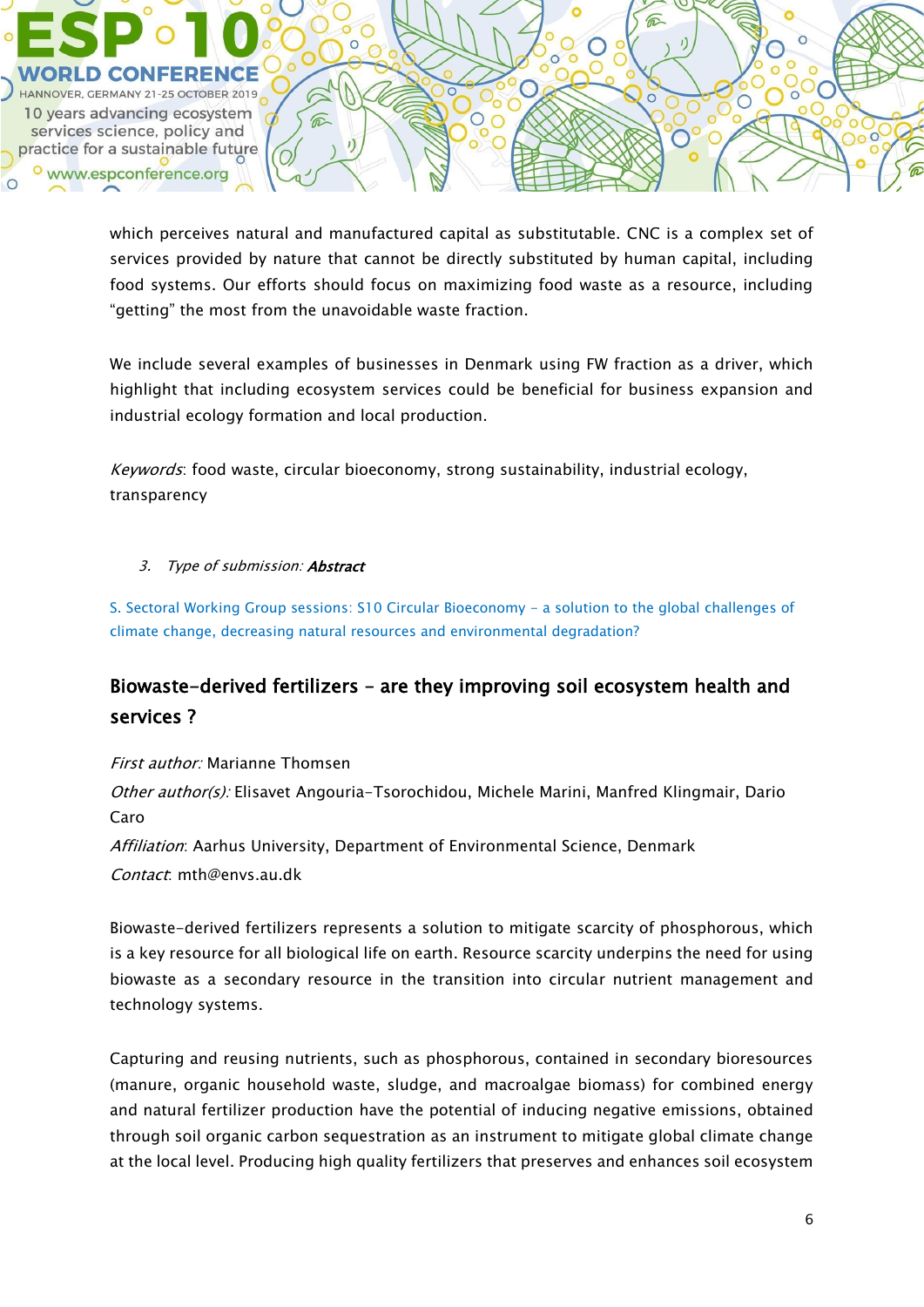

provisional services in terms of safe food products however represents a global societal challenge.

In parallel to increasing scarcity of resources, there are increasing global demands for clean soil, water and air, and arable land, healthy food and sustainable consumer products.

We quantify the potential for climate change mitigation and water quality restoration, increased nutrient self-supply and soil organic carbon stock obtained from closed-loop industrial ecology nutrient management systems. However, in light of concerning level of dietary intake of cadmium, we discuss the need for soil ecosystem health restoring technologies producing high quality fertilizers with reduced content of micro-pollutant cadmium (Cd) thereby mitigating the Cd accumulation in agricultural soils and food crops.

Keywords: Cadmium, fertilizer quality, soil quality, food safety

## 4. Type of submission: Invited speaker abstract

S. Sectoral Working Group sessions: S10 Circular Bioeconomy - a solution to the global challenges of climate change, decreasing natural resources and environmental degradation?

# Ecosystem Services in the Forest-based circular Bioeconomy development: A transformational change from conservation-based approach to green economy in Thailand

First author: Chawapich Vaidhayakarn Affiliation: Biodiversity-based Development Office (Public Organization) Thailand Contact: diddking@gmail.com

Forest sector play a vital part in sustainable development for the developing countries, as a source of natural materials for economic production and other non-consumptive values for the well-being of human society. The concept of ecosystem services has been applied in the forest management sectors to conserve the natural resources, and provide livelihood outcomes to the grassroot level. An incentive-based mechanism such as Payment for Ecosystem Services (PES) has linking communities, private sectors, and government agencies to ensure the ecosystem services provide by forests. Recently, the push forward of Bio-Circular-Green economy (BCG) model in Thailand has emphasize the cooperation in building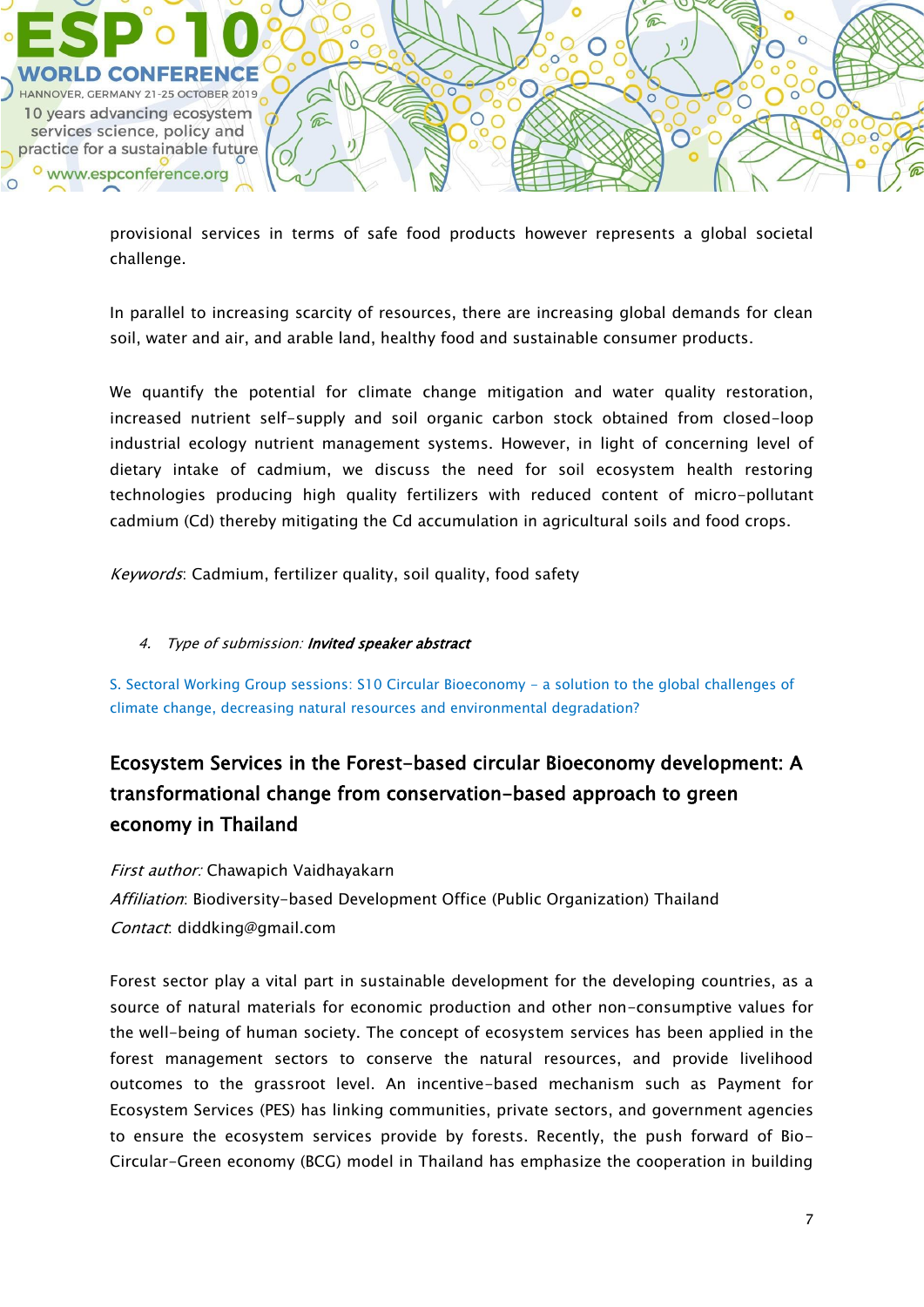

'Bioeconomy' through the public-private-people partnership in five sectors – bio-energy, biochemicals, food, animal feed, and bio-pharmaceuticals. The 'Circular' aspect is move toward the zero-waste industries to achieve the 'Green' growth target on counterbalance the socioeconomic dimension and mitigate the global environmental problem such as climate change and air pollution. The bottom-up approach for the multi-stakeholder engagement in circular-bioeconomy development relevant with forest ecosystem services here will provided a cases to demonstrate ongoing collaboration between multi-sectors. The developmental pathway focusing on transformational change from the conservation, restoration based PES scheme to the forest-based industries is expected to enhance the local livelihood and the country's green economy goal with the recommendations to strengthening supportive innovations, and science-policy interface for the forest-based circular-bioeconomy development.

Keywords: Circular-bioeconomy, forest-based bioeconomy, payment for ecosystem services, transformational change, green economy

## 5. Type of submission: **Abstract**

S. Sectoral Working Group sessions: S10 Circular Bioeconomy - a solution to the global challenges of climate change, decreasing natural resources and environmental degradation?

# Improving the quality and quantity of source-separated kitchen waste in areas of different socio-economic characteristics: A case study from Lübeck, **Germany**

## First author: Steffen Walk

Other author(s): David Wardle, Stefan Deegener, Ina Körner Affiliation: Institute of Wastewater Management and Water Protection, Bioresource Management Group, Hamburg University of Technology (TUHH), Hamburg, Germany Contact: steffen.walk@tuhh.de

Kitchen waste (KW) belongs to the waste fractions with a high valorization potential. At present KW is far from being effectively utilized since a large portion, often more than 50%, is not being source-separated and disposed of in the residual waste (RW) bin. However, the sourceseparated KW which is included in bio-waste (BW), tends to still be contaminated with macroimpurities creating difficulties in valorization processes. In the case of a local scale circular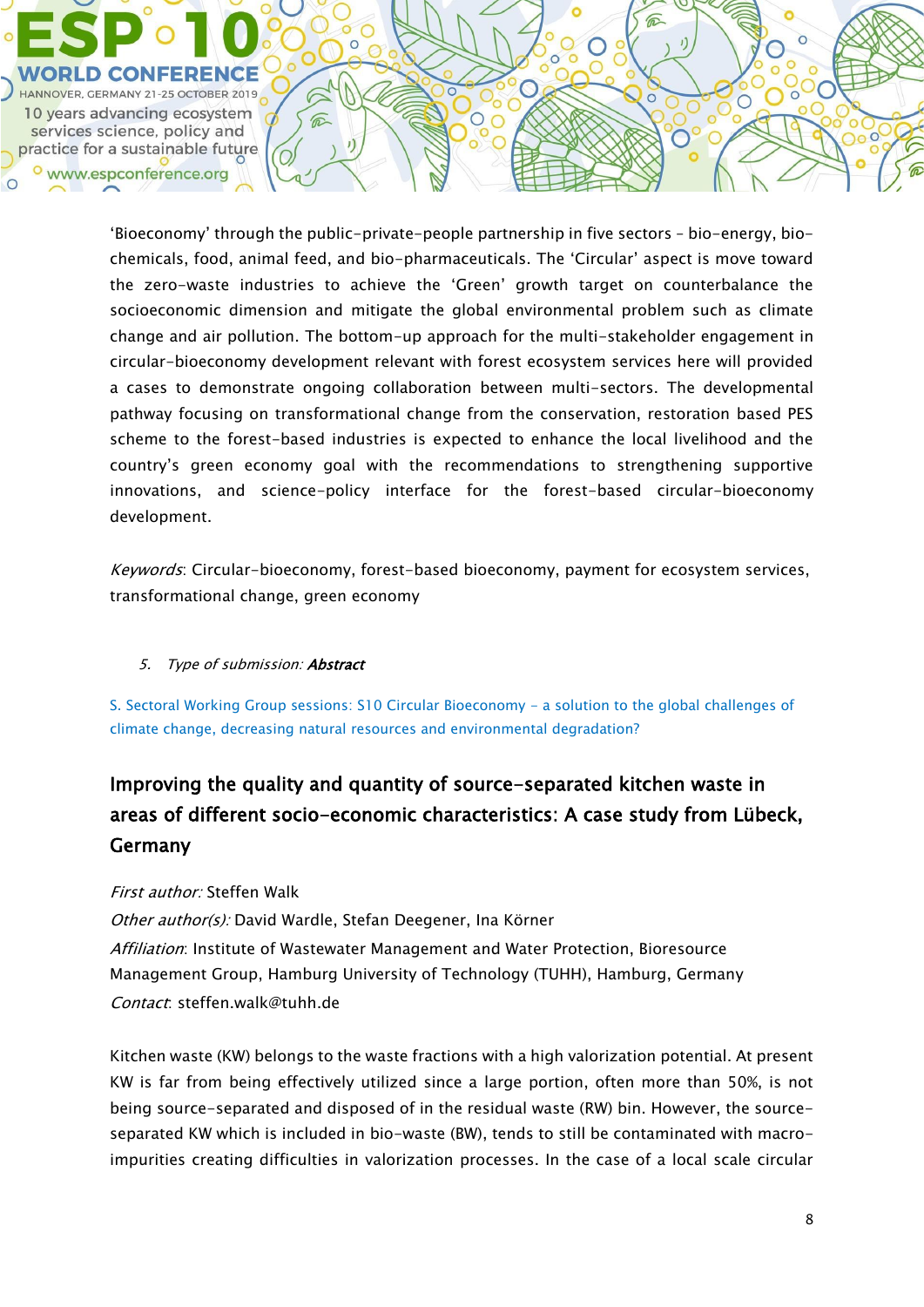

economy, KW separation and quality particularly need to be improved at source in order to allow for the valorization to high quality products without the use of expensive pretreatment.

A method aiming at improving source-separation of KW was investigated in two areas with different socio-economic characteristics in Lübeck, Germany. The low-income (A) and the high-income (B) area were comprised of 37 and 46 households respectively. BW bins for mutual collection of garden waste and KW were already available in both areas before the investigation, however, with varying degrees of source-separation performance. For the investigation BW bins were removed and each household was therefore provided with a  $5 - L$ bucket which was collected three times per week.

In result, the share of source-separated KW to total generated KW increased in both areas from 17.4% to 60.3% (A) and from 16.6% to 65.7% (B) when comparing before and after the introduction of the new collection system. Simultaneously, macro-impurities (including paper) in the BW reduced from around 6.1% to 0.6% (A) and from 13.6% to 1.2% (B).

Based on these findings, the newly implemented collection system has the potential to significantly improve the quality and quantity of source-separated KW which is a precondition for an effective valorization.

This research topic is part of the EU project DECISIVE (Funding H2020 n°689229, http://www.decisive2020.eu/).

Keywords: Kitchen waste management, Food waste, Waste valorization, Circular economy, Socio-economic assessment